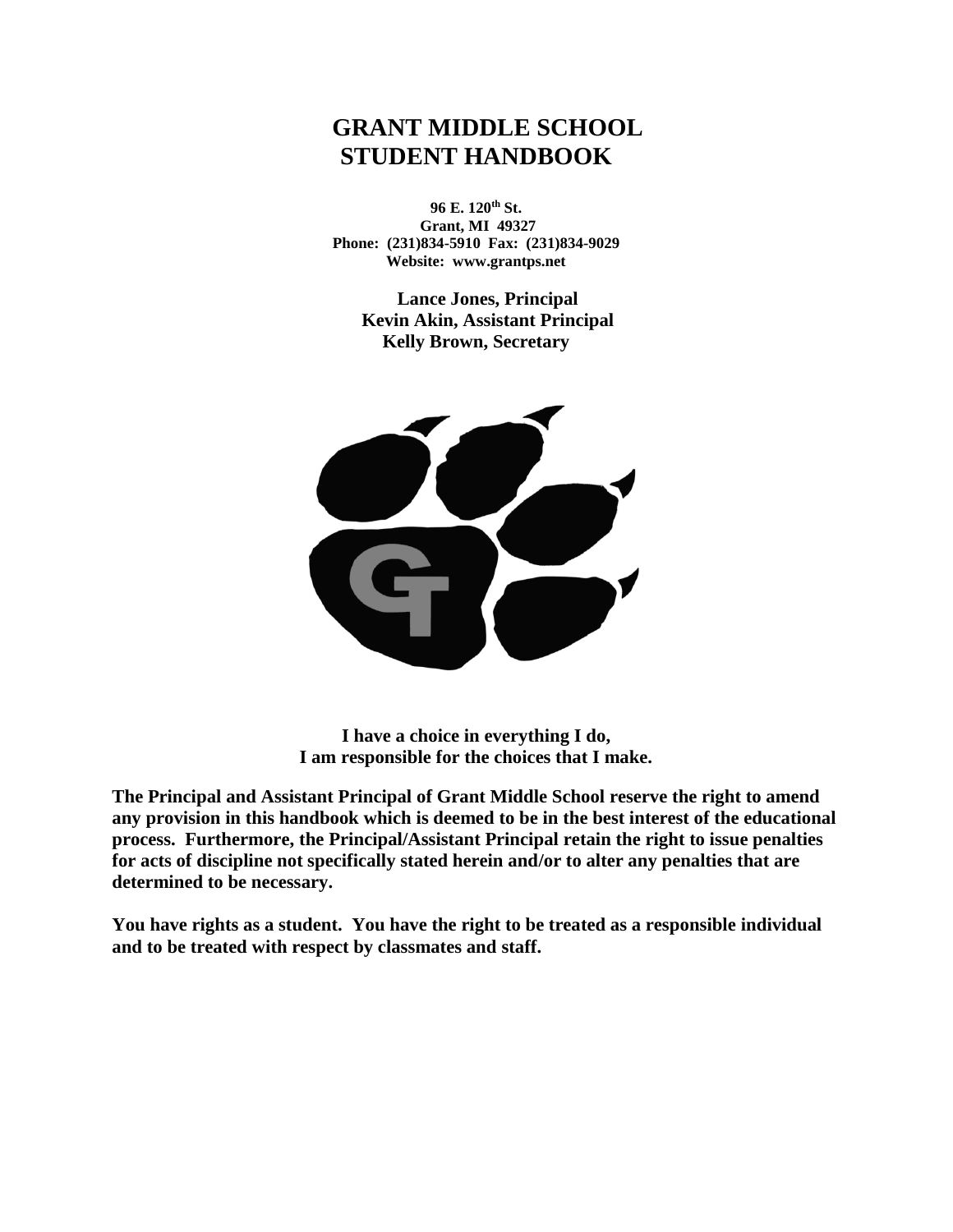## **TABLE OF CONTENTS**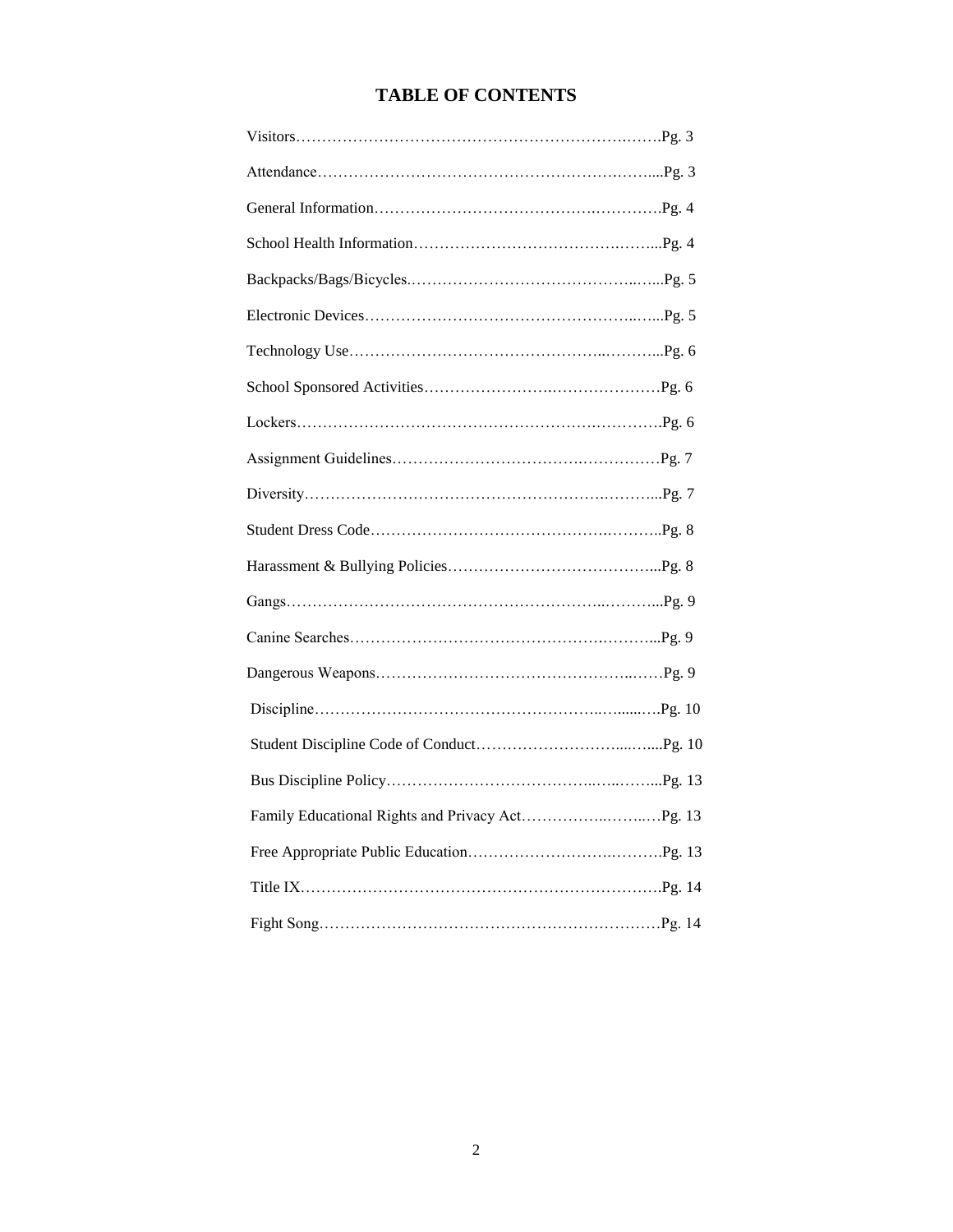### **VISITORS**

Visitors, particularly parents, are welcome at the school. In order to properly monitor the safety of students and staff, **each visitor must report to the office upon entering the school to obtain a pass.** Any visitor found in the building without a pass shall be reported to the principal. If a person wishes to confer with a member of the staff, he/she should please call for an appointment prior to coming to the school, in order to schedule a mutually convenient time. **Students may not bring visitors to school.**

#### **ATTENDANCE**

It is our belief that your child's attendance has a direct impact on his/her success in school. Law in the State of Michigan requires regular and consistent attendance. It is the responsibility of the school officials to report students with excessive absences. If necessary, a meeting will be held and/or an individual attendance contract for your child will be established. Further non-compliance will result in a report to the proper authorities. Parents and students will be notified by letter after four  $(4)$  and eight  $(8)$  absences.

- A. A student will be considered absent from class if he/she misses thirty (30) minutes or more of class time, at the Principal's discretion.
- B. If you arrive late, or must leave early, you must:
	- 1. Bring a note, or your parent must contact the office.
	- 2. Sign in and out at the office.
- C. An excused absence (if doctor's note is provided) is primarily for absence due to illness. Also excused are absences concerning funerals and medical or dental appointments that cannot be scheduled at any other time. If at all possible, bring your note or appointment card to the school office prior to the appointment.
- D. It is the student's responsibility to pick up any missing work from their teachers.

#### **ABSENCE**

If a student is absent from school, a parent or guardian must call or e-mail the school, preferably before 10:00 a.m., reporting the absence from school for that day. If a phone call or e-mail is not possible, a written note, for informational purposes is appreciated upon return. If the office has not received a phone call, doctor's note, or proof of attendance at a funeral, within two (2) days of the absence, the student will be unexcused for the day/days absent. Excused absences will be given for: illness, death in the family, and advanced absence permits. **Students may not attend school activities on days absent from school – unless prior administrative approval is given.** Assignment requests can be made on the second consecutive day of absence. This request must be made before 9:00 a.m.

#### **EXTENDED ADVANCED ABSENCE PERMITS**

For students that know in advance they will not be in school, advanced absence permits MUST be picked up in the office and approved by the student's teachers, and then given to the Attendance Secretary. This should be done at least one week prior to the absence. Students are encouraged to complete and turn in all required assignments before leaving school for an extended absence from school. If this is not possible, students should check with their teachers for any missed work upon their return.

#### **TARDINESS**

**To school:** Students must first report to the office for an admission slip to class if they are late to school. This will count as an unexcused tardy. **\*A parent note does not excuse a tardy.**

**To class:** If a student has 2 unexcused tardies to any class in a nine (9) week period, a parent contact will be attempted by phone, and a referral will be sent home with the student. With each unexcused tardy thereafter, the student will receive a detention/suspension.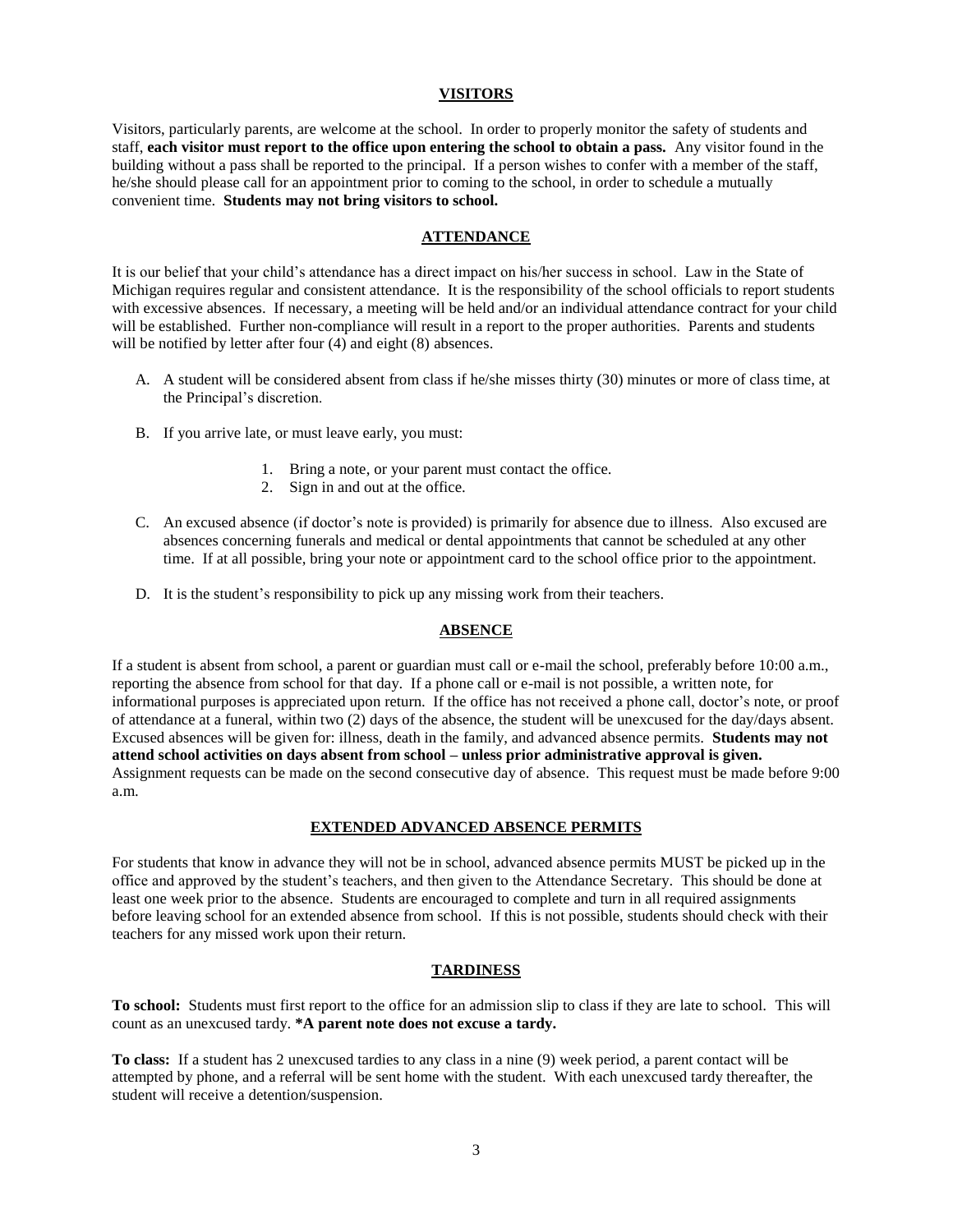## **GENERAL INFORMATION**

Honor Roll: Each semester an honor roll is prepared and posted. There are two honor rolls:

- 1. Top Honors: 3.500-4.000 average on a 4-point scale.
- 2. Honors: 3.000-3.499 average on a 4-point scale.
- 3. An "I" (incomplete) at report card time will eliminate the student from the honor roll for that marking period.

**Media Center:** Our media center is important to you, your school, and your future use of media centers. Students are encouraged to use the media center and to follow the proper procedures in checking out materials. A fine and overdue list will be posted periodically. If students do not pay the fine or return the book, their media center usage will be suspended, and any awards/privileges will be withheld, until they take care of their responsibility. Fines are charged on overdue material at the rate of \$.05 each school day late. Books/magazines that are lost or damaged must be paid for at the purchase price.

**Counseling:** Counseling is a service provided for all students at the Grant Middle School. Counseling allows the student to discuss any problems which might be interfering with his/her happiness as a person. Matters discussed will be kept strictly confidential. Counseling also provides direction in career opportunities. It is the goal of the counselors to provide the students with a confidant, whose main goal is to be understanding and helpful.

**Extracurricular School Activities:** Students are encouraged to participate in any extracurricular activities they choose. **A student will not be allowed to participate that day if the student is absent for a full day or is suspended from school.** A student must have a physical on file in the office (forms are available in the office) before being allowed to participate in a sport.

**Lunch Room Conduct:** Grant Middle School operates under a closed campus. Students are expected to conduct themselves appropriately when in the lunch line and while eating their breakfast or lunch. Food and/or beverages should NOT be carried in the hallways, except when being carried to lunch. **Energy drinks** are not allowed in school at any time. Only water bottles will be permitted.

**Playground Behavior:** At the beginning of each year, students will be advised of playground boundaries. Unsafe activities, such as tackle football, throwing snowballs, etc., are not allowed. Additionally, appropriate language and behavior is expected at all times. Food and beverages are allowed on the playground, unless students abuse this by not disposing of their garbage properly. Not following guidelines will result in loss of playground privileges.

**School Property:** It is expected that proper care will be given to all school equipment issued to you. You are responsible for all lost or damaged books or equipment.

**Severe Weather:** In cases of severe weather, school may be cancelled. Cancellations will be aired on WZZM-TV. If it becomes necessary to dismiss students early, notice will be aired as quickly as possible on the same station listed above.

**Tornado/Fire/Lockdown Procedures:** If there is a tornado warning, students will be sheltered in designated areas. Throughout the year, students will participate in a series of tornado/fire/lockdown drills. The students' classroom teachers will review our policies and procedures with all students prior to any drill.

## **SCHOOL HEALTH INFORMATION**

**Special and Medical Needs:** The school personnel, to include teachers, office staff, bus drivers and school aides that are involved with your student must be aware of any medical condition your child(ren) may have. Our goal is for students to be active, safe and comfortable while at school.

**Medications**: Although medication(s) can be given at school by approved personnel, it is best that all medication be given at home before and/or after school. All medication must be brought to school by a parent/guardian in the original bottle and with proper labeling. A medication permission form must be signed and given to the office along with the medicine. Students are not allowed to have medication (prescription or non-prescription, which does not include cough drops) in their possession.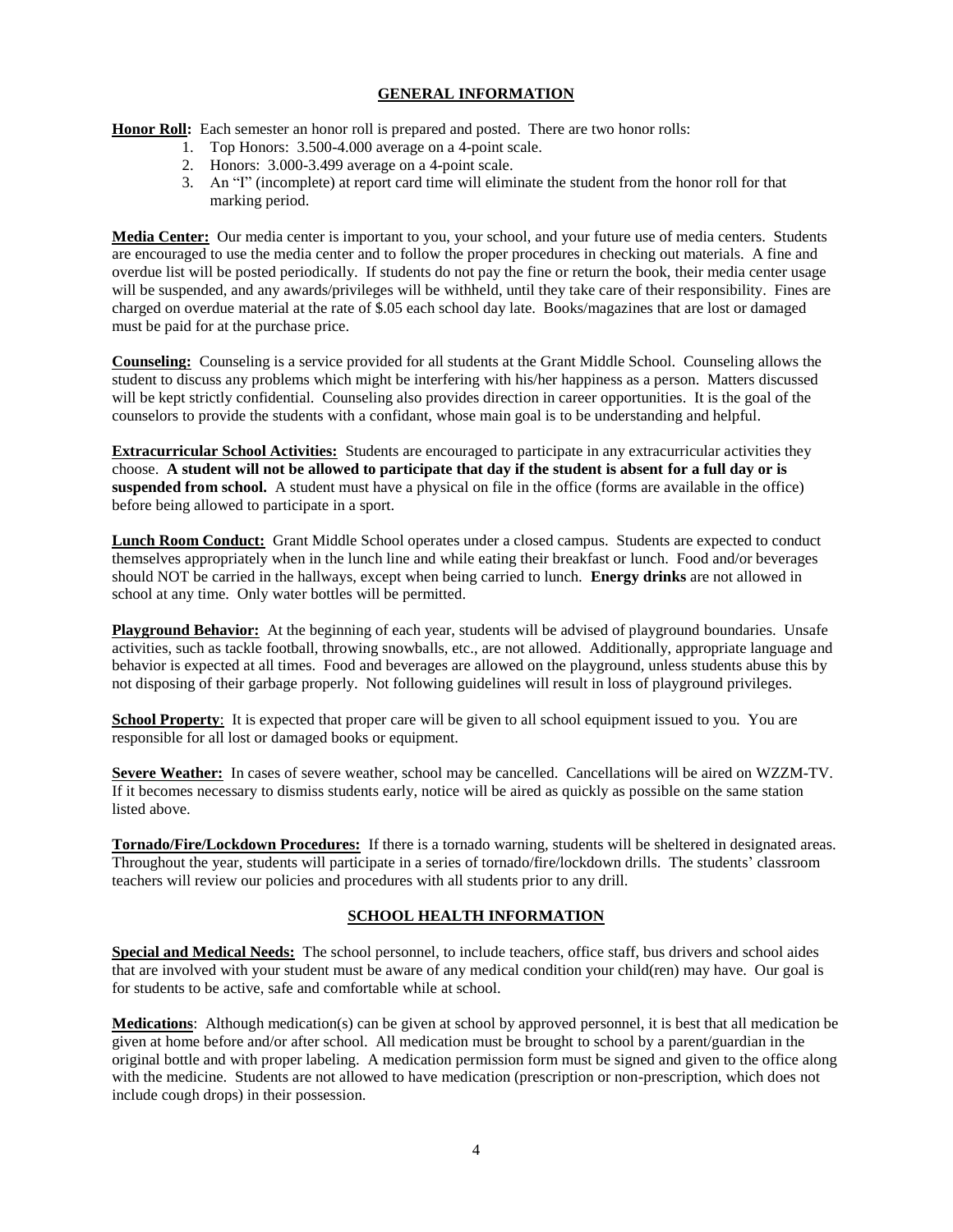**Emergency Information:** Please keep the school posted on all current phone numbers (home and work). If you do not have a phone number, please supply us with the phone number of someone who could reach you in case of an emergency or if your child becomes ill at school.

## **BACKPACKS/BAGS**

Students are NOT allowed to bring backpacks or bags into classrooms. Students are expected to store these items in their lockers. Large backpacks or backpacks with rollers that do not fit into a student locker will not be permitted. For students that repeatedly violate these polices, school discipline will be issued.

## **BICYCLES/SCOOTERS**

Bicycles should be kept in the bike rack and should be kept locked. No student will be allowed to use his or her bicycle during the school day. If a student violates this rule he/she will no longer be allowed to ride a bicycle to school. Middle School students shall not be permitted to drive motorized vehicles to school (motorized scooters, mopeds, motor vehicles, etc.)

#### **ELECTRONIC DEVICES**

Students are encouraged to keep electronic (including cell phones) devices at home. Any student who possesses a cellular phone, electronic communication device (ECD) and/or electronic storage device (ESD) shall assume responsibility for its care. **At no time, shall the District be responsible for preventing theft, loss or damage to cell phones and/or ECD/ESD that are brought onto its property**. The following regulations apply:

- 1. **Cellular Telephones: Cellular telephones must be turned off during the instructional day, or at any school-sponsored event where there is a reasonable expectation of quiet attentiveness or where use of the device would cause any disruption unless there is a bona fide health or safety emergency**. Cellular telephones operated in violation of this rule shall be confiscated and not returned until, where appropriate, a parent/guardian conference has been held. Finally, taking unauthorized pictures at any time with camera phones is not allowed. See "Camera" for more clarification.
- 2. **PDA (Personal Digital Assistant)/Personal Reader/Tablet/IPad and the like:** These devices may or may not be used **during class time** at the discretion of the teacher or building administrator. Any other time, the conditions that apply to cell phones, apply to these devices as well.
- 3. **Camera:** Cameras and unauthorized picture taking by students with cameras or cell phones is not permitted on school property or at school sponsored events. The content on these devices may be checked for unauthorized pictures per administrative discretion.
- 4. **CD Player, MP3 Player, IPod, ITouch, and other Walkman-like Devices:** These shall be turned off during the instructional day unless authorized by the classroom teacher. These devices will not be used during lunch or passing time between classes. If a student is found in possession of these items during an unauthorized time, the item(s) will be taken and returned to parents upon request. Additional disciplinary action may occur.

Students found to be using any electronic communication device, in any way, to send or receive personal messages, data, or information that would contribute to or constitute cheating on tests or examinations shall be subject to discipline and the device shall be confiscated and not returned until a parent/guardian conference has been held. Students violating this rule will be disallowed from carrying any personal communication device following the incident unless there is a documented personal health need. Students found to be in violation of any electronic device regulation shall be subject to disciplinary action. When appropriate, police or local law enforcement authorities may be contacted. Use of the devices shall be limited to the period prior to classes beginning in the morning and the period after classes are over in the afternoon. **Such devices shall only be used during instructional time when authorized by the teacher and will not be used during lunch or passing time between classes unless there is a bona fide health or safety emergency. The use of cell phones, other electronic communication devices and electronic storage devices in locker rooms and/or restrooms is strictly prohibited.**  Students violating this policy shall be subjected to disciplinary action. \*Any student with 4 or more electronics violations for the school year will be banned from bringing any electronic devices on school grounds.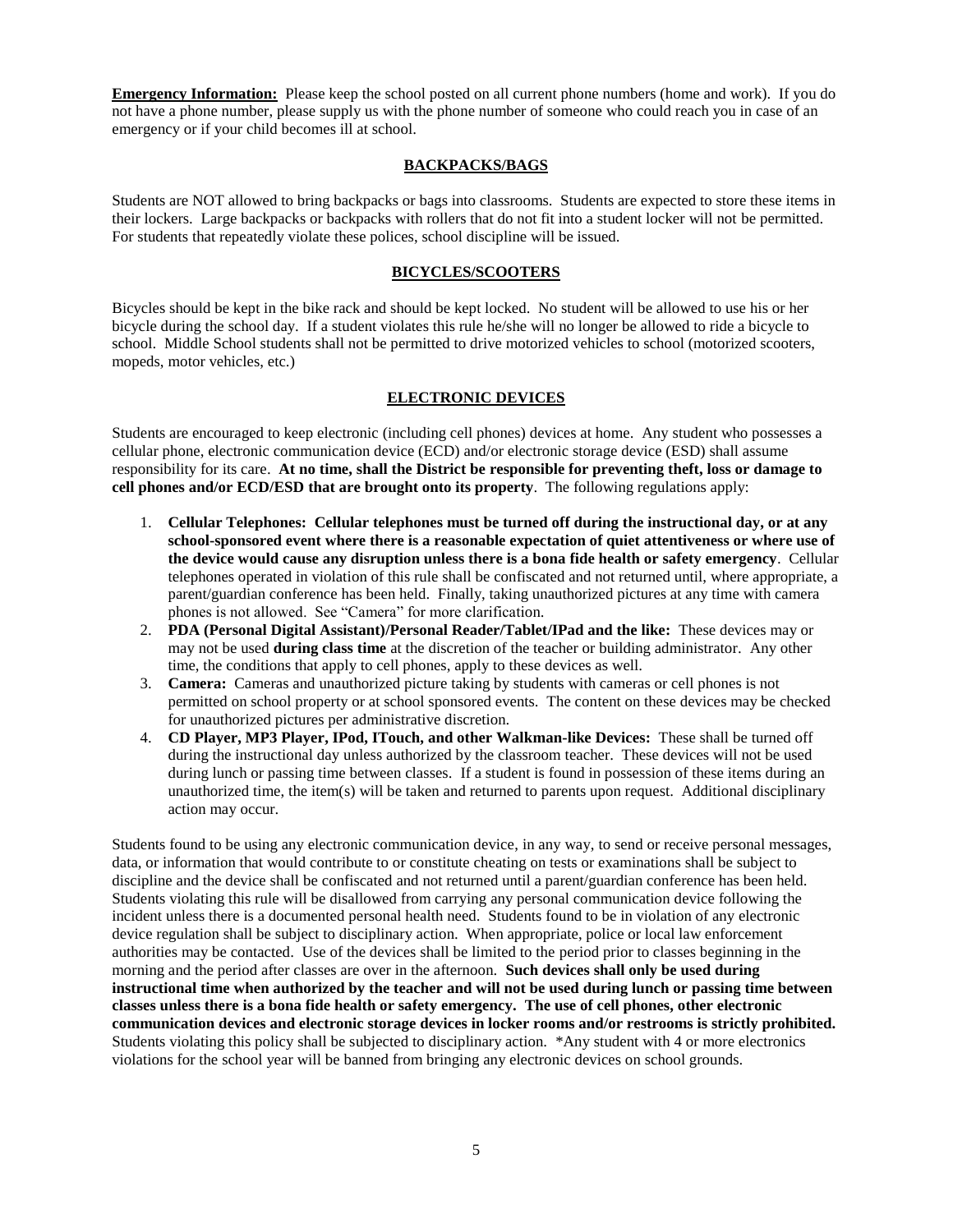## **TECHNOLOGY USE**

The network is provided for students to research and communicate with staff. All students are required to have an Internet Permission Form, signed by the student and a parent/guardian, to be able to access the internet. Users of the Grant Public School Network are responsible for their behavior and communication over this network. It is presumed that users will comply with district standards. Network storage areas may be treated in similar fashion to school lockers. Network administrators may review files and communications to maintain system integrity and ensure users are using the system responsibly. Users should not expect that files stored on district servers would always be private. Students found in violation of any district internet policy shall be subjected to disciplinary action.

1. Use of the network is only for the purpose of education and research.

2. The district will not be responsible for any damages the students may experience such as: delays and interruptions, non-delivery of files/documents or loss of files that is caused by the student's errors or omissions or otherwise.

3. The district has a filtering program available through the network. Though the district will make efforts to block inappropriate material, students may still be exposed to inaccurate or offensive material. The district makes continuous efforts to block student access to inappropriate material but even the best filtering software can't guarantee total blockage.

4. The student knows that the network belongs to the district and the district in accordance with its policy, may examine all information stored on the network.

#### **SCHOOL SPONSORED ACTIVITIES**

Activities sponsored by the school are an opportunity for students to grow into courteous and well-mannered young adults. This includes after school events, or any other school sponsored event. The following regulations apply to all students that attend these activities and are designed with the safety of each student in mind.

1. All activities will be chaperoned by teachers and parents. The organization sponsoring the activity will be responsible for obtaining the necessary chaperones.

2. Students attending school-sponsored activities will be required to stay in the building and will not be allowed to leave early. Students that do not adhere to designated pick-up times can be placed on social probation. Parents are encouraged to attend as guests or to come early and observe.

3. Only Grant Middle School's students will be permitted to attend. No high school age students will be admitted.

4. Dress will be appropriate school clothing.

5. Any student who does not obey these rules will be removed from the activity, their parents will be notified, and the students will be put on social probation for an appropriate period of time. A student that is assigned social probation will not be allowed to attend any school sponsored activities

6. Students will be prohibited from attending school-sponsored activities while on suspension/expulsion and/or until they have served his/her assigned detentions. If a student has an in or out of school suspension for any part of a school day, they will not be allowed to attend any after school activities for that day to include practices and/or games/matches.

#### **LOCKERS**

At the beginning of the school year, hall lockers will be assigned to each student, one locker per student. Lockers are not to be shared. A violation of this may result in disciplinary action. These lockers will have built-in locks. Students should be advised that the lockers are owned by the school and are assigned on a temporary basis. The building administration, therefore, reserves the right to inspect the contents of any locker at any time, when in the opinion of the school official he/she is acting to protect the health, safety, and welfare of the school community, to enforce school rules, or there is a reasonable suspicion that the search will produce evidence of a violation of school rules.

**The student is responsible for maintaining the security of the locker and its contents by locking the locker and keeping the combination confidential**. Any property lost or stolen is the sole responsibility of the student, not the district.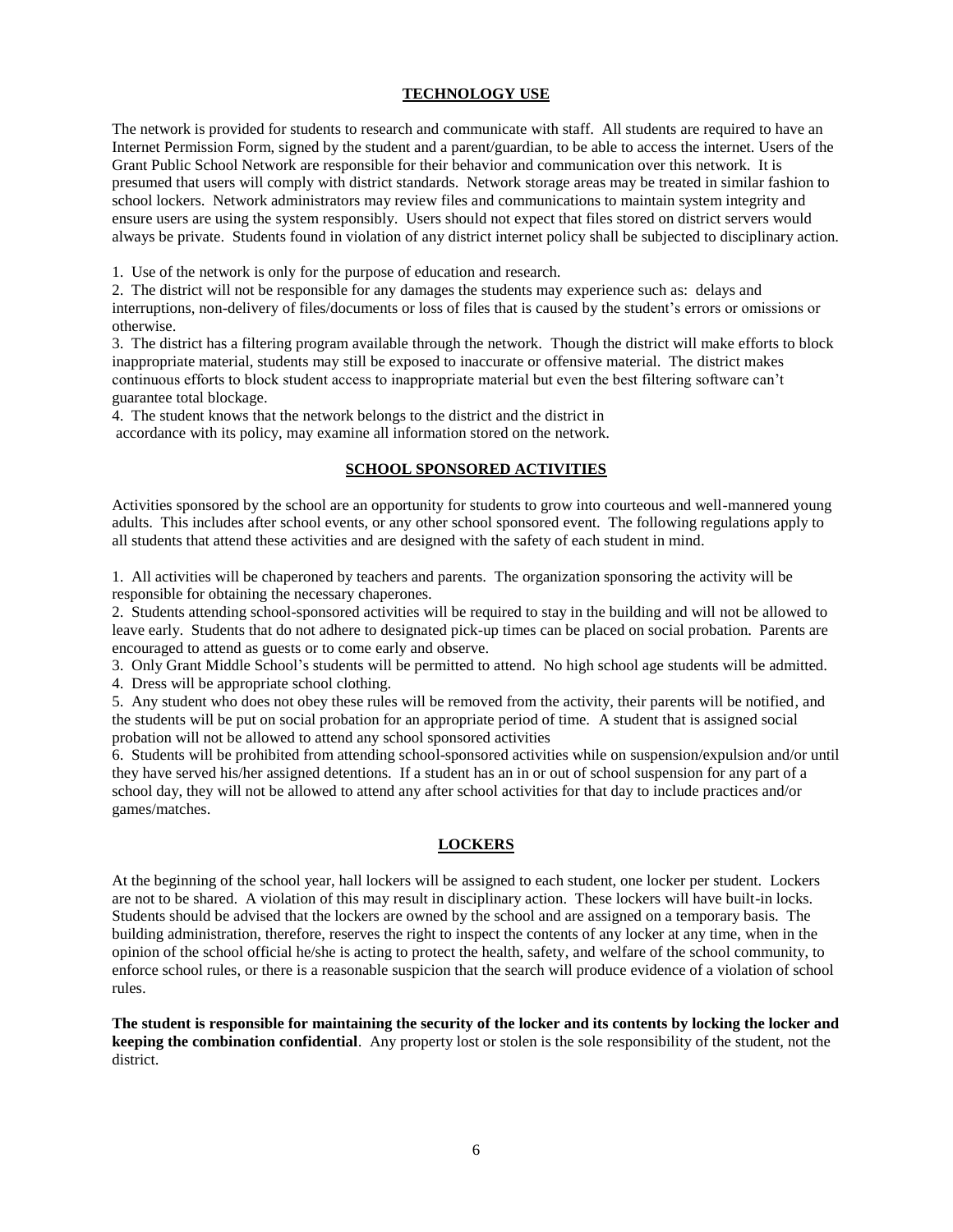## **ASSIGNMENT GUIDELINES**

We believe that class work is an integral part of the educational process that reinforces and enhances learning. Teachers, students and parents need to cooperate to make class work a valuable experience. Assignments not completed in school will need to be completed at home.

## Purposes of Assignments

- 1. Extend classroom learning.
- 2. Provide reinforcement for in-school learning.
- 3. Assist students in developing study skills.
- 4. Encourage student self-discipline.
- 5. Provide a link between school and home.
- 6. Provide opportunity for the teacher to check student mastery of material.

## **The following guidelines may help make learning more successful:**

## Teacher Responsibilities

- 1. Provide assignments that enhance student learning.
- 2. Demonstrate study skills applicable to the class.
- 3. Provide opportunity for students to receive feedback on class work.

#### Student Responsibilities

- 1. Complete course requirements as assigned.
- 2. Complete own work using necessary resources.
- 3. Manage time to complete work.
- 4. Understand what the assignment is! (Ask questions)
- 5. Have necessary materials to complete assignments.

## Parent Responsibilities

- 1. Establish school work as a family priority.
- 2. Provide a quiet study place in the home.
- 3. Help the child schedule a regular study session.
- 4. Provide assistance and encouragement.
- 5. Monitor performance on, and completion of, daily assignments.
- 6. Notify the teacher if persistent problems or difficulties are noticed during study times at home.
- **7.** Frequently view Skyward for missing assignments, grades, attendance, and discipline. Parents may sign up in the main office.

**At-Home Support may include any of the following**: completion of schoolwork that was not finished at school, special projects and/or reports which require added efforts at home, study required in preparation for tests and/or class work, as well as independent reading (Accelerated Reader).

## **DIVERSITY**

The Grant Public School District fosters respect and understanding among all cultures and individuals who learn and work in our school community. We are committed to a philosophy that draws strength from our differences and builds on our similarities in order to:

1. Create a positive learning environment free of bigotry and prejudice in which all students can learn free of

- intimidation, harassment, or prejudice directed at them or others.
- 2. Empower all people to reach their full potential.
- 3. Promote respect and dignity towards all persons.
- 4. Prepare students to function effectively in a multiethnic and multicultural society.
- 5. Everyone in Grant Public School District has a right to feel respected, safe, and valued.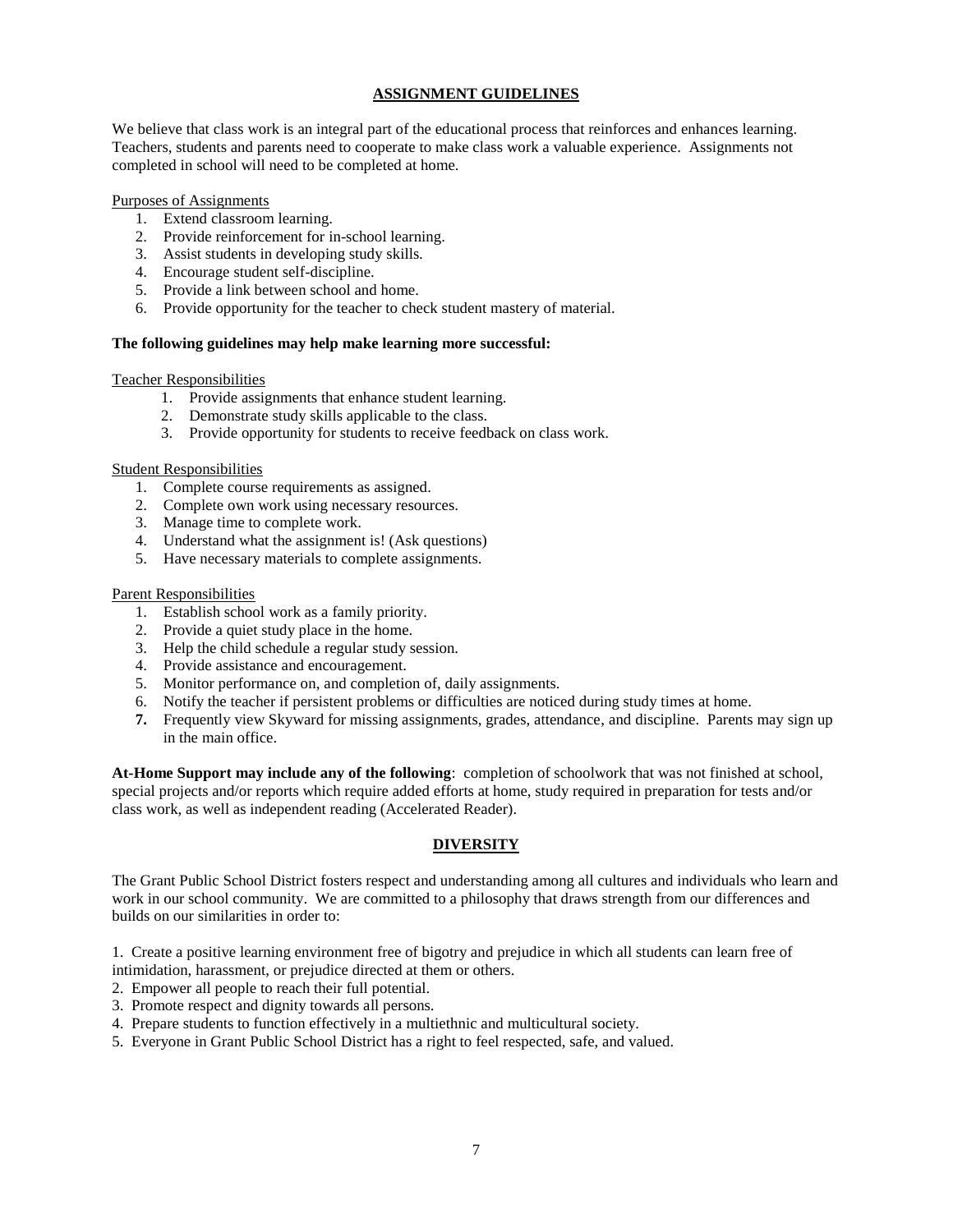## **STUDENT DRESS CODE**

The question of dress is NOT considered a question of morality or decency by the school administration. It is considered an issue of inappropriate dress for the place and occupation of the students involved. Students not in compliance with the dress code must immediately correct the problem or consequences will be issued. The following school dress code applies while in school **and at any school sponsored event** whether on Grant Public School property or away.

1. The school laws of the State of Michigan require a student to attend school in appropriate dress.

2. Any types of clothing that is a disruption to the class, immodest, unsanitary, or deviates from accepted standards of our school and community, are prohibited. Neatness, cleanliness, and good taste should be evident at all times. Safety should also be a consideration.

3. All pants/shorts/skirts must be worn with the waistband above the hips and must not be sagging, pulled down, or showing any undergarments. Shorts/dresses/skirts and any of the like, must extend **beyond** fingertip length front and back, when arms are fully extended, with shoulders relaxed, down by the student's side and/or have a 6" inseam, whichever is **longer**. Any clothing bottoms may not have any rips and/or tears above the limit set above for shorts/dresses/skirts and any of the like.

4. Shirts/tops with spaghetti straps, tube tops, halter tops, midriff baring, exposed back, exposed cleavage, racerback and/or shirts/tops with large armholes that extend below the bottom of the armpit are **strictly prohibited**. Men's tank top t-shirts with large armholes are **prohibited**. Any see-through and/or mesh clothing are also **prohibited**. Tank tops may be worn but must have a strap with a minimum of 3" wide at the top of the shoulder and meet all other requirements. Any clothing worn must not expose any part of an undergarment.

5. Hats or hoods will not be worn in the school unless worn on a school approved spirit day.

6. Clothing sporting vulgar messages, alcohol, drug and /or tobacco products, and weapons are **prohibited**.

7. No pajamas or slippers are to be worn unless they are worn on a school approved spirit day.

8. No coats may be worn in, or brought into the classroom.

9. Chains worn on the body or chains hanging from clothing are not allowed. Such chains are considered possible weapons. Necklaces with spikes are not allowed. Necklaces worn must have a clasp.

10. All Physical Education clothing must meet dress code.

11. Sport team uniforms are allowed at practices and contests.

12. Spirit wear, i.e. cheerleading uniforms, may be worn upon the approval of the principal.

## **HARASSMENT POLICY**

The safety and comfort of the students is a top priority in our school. If a student is the victim of any unwanted sexual actions or comments, derogatory statements, or action concerning his/her gender, religion, race, ethnic group, or disability, the student should report such behavior to the principal.

## **SEXUAL/GENDER/ETHNIC/RELIGIOUS/DISABILITY HARASSMENT**

1. Verbal: Written or verbal innuendoes, suggestive comments, jokes of a sexual nature, sexual Propositions, or threats concerning gender, national origin, religion, etc.

2. Nonverbal: Placing sexually suggestive objects, pictures, or graphic commentaries in the school environment, leering, whistling, making suggestive, insulting or threatening gestures, sounds, intimidation/violation of personal space and the like.

3. Physical Contact: Threatened, attempted, or actual unwanted bodily contact, including patting, pinching, pushing the body, coerced sexual intercourse, or any other intimidating or disparaging action such as hitting or spitting on a person.

## **BULLYING AND OTHER AGGRESSIVE BEHAVIOR TOWARD STUDENTS**

## **(You may find the complete policy (5517.01) on our website,** [www.grantps.net](http://www.grantps.net/)**, under "Administration".)**

It is the policy of the District to provide a safe and nurturing educational environment for all its students.

This policy protects all students from bullying/aggressive behavior regardless of the subject matter or motivation for such impermissible behavior.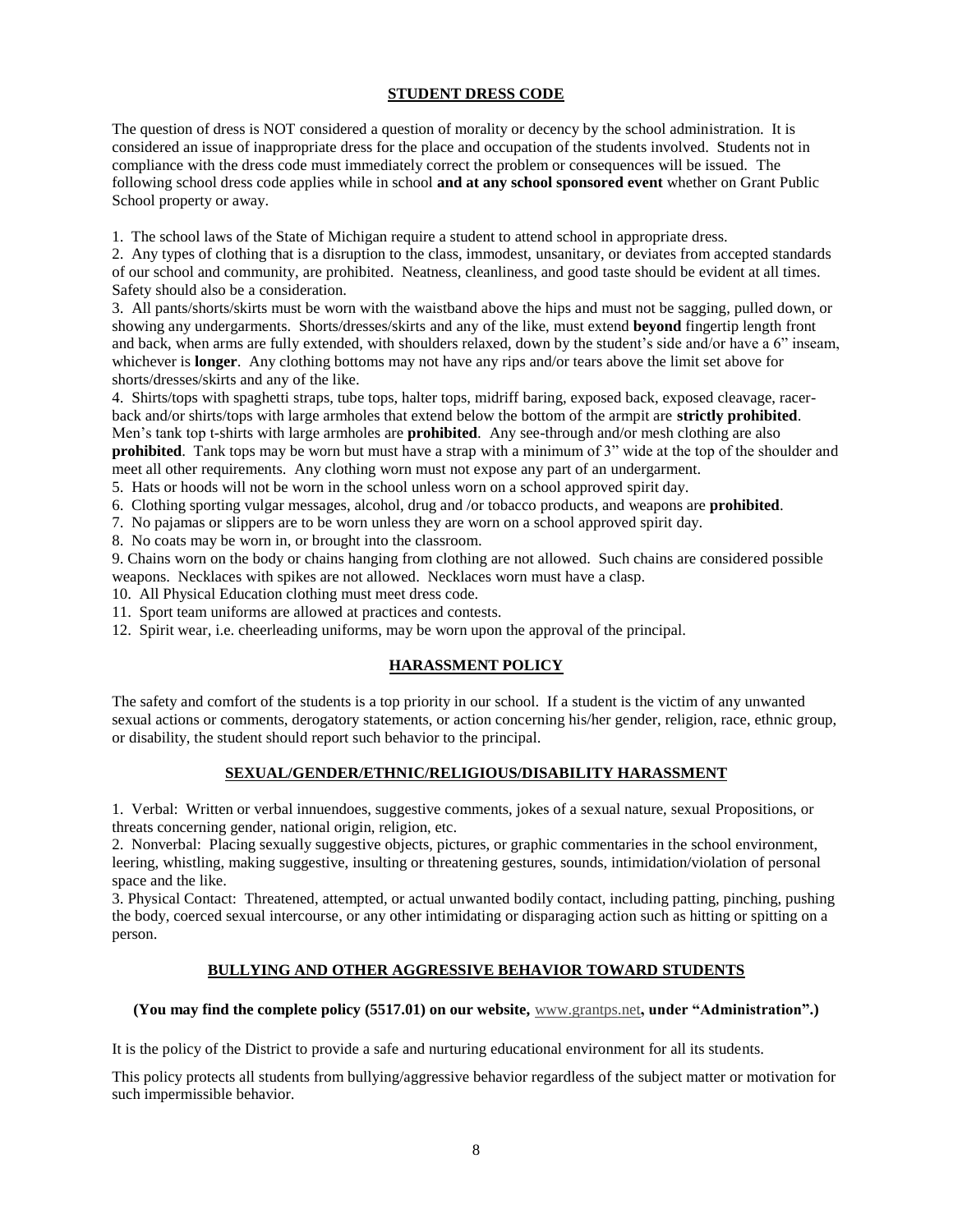Bullying or other aggressive behavior toward a student, whether by other students, staff, or third parties, including Board members, parents, guests, contractors, vendors, and volunteers, is strictly prohibited. This prohibition includes written, physical, verbal, and psychological abuse, including hazing, gestures, comments, threats, or actions to a student, which cause or threaten to cause bodily harm, reasonable fear for personal safety or personal degradation.

Demonstration of appropriate behavior, treating others with civility and respect, and refusing to tolerate harassment or bullying is expected of administrators, faculty, staff, and volunteers to provide positive examples for student behavior.

This policy applies to all "at school" activities in the District, including activities on school property, in a school vehicle, and those occurring off school property, if the student or employee is at any school-sponsored, schoolapproved or school-related activity or function, such as field trips or athletic events where students are under the school's control, or where an employee is engaged in school business. Misconduct occurring outside of school may also be disciplined if it interferes with the school environment.

**Procedure:** Any student who believes s/he has been or is the victim of bullying, hazing, or other aggressive behavior should immediately report the situation to the principal or assistant principal. The student may also report concerns to a teacher or counselor who will be responsible for notifying the appropriate administrator or Board official. Complaints against the building principal should be filed with the Superintendent. Complaints against the Superintendent should be filed with the Board President.

A student may also submit a report or complaint to any of the above designated individuals through email, voicemail, regular mail or by leaving a sealed note addressed to the individual at that person's office or desk. The student may submit a report or complaint anonymously, but this may affect the ability to fully investigate the matter, when the complaining student is not available to provide additional information during the course of the investigation.

**Non-Retaliation/False Reports:** Retaliation or false allegations against any person who reports, is thought to have reported, files a complaint, participates in an investigation or inquiry concerning allegations of bullying or aggressive behavior (as a witness or otherwise), or is the target of the bullying or aggressive behavior being investigated, is prohibited and will not be tolerated. Such retaliation shall be considered a serious violation of Board policy, independent of whether a complaint of bullying is substantiated. Suspected retaliation should be reported in the same manner as bullying/aggressive behavior.

Making intentionally false reports about bullying/aggressive behavior for the purpose of getting someone in trouble is similarly prohibited and will not be tolerated. Retaliation and intentionally false reports may result in disciplinary action as indicated above.

#### **GANGS**

Grant Middle School has zero tolerance for gangs or gang related activities. This includes gang symbols, intimidation or retaliation, and gang clothing (handkerchiefs worn as a hat/scarf). Any misdemeanors or felonies will result in police contact.

#### **CANINE SEARCHES**

The District reserves the right, at its discretion, to randomly conduct canine searches of automobiles on District property or at school sponsored activities. The District also reserves the right to randomly conduct canine sniff searches of student desks, lockers, and other student personal possessions such as backpacks or purses, with or without notice.

#### **DANGEROUS WEAPONS POLICY**

Michigan state law requires school districts to expel any student who, while at school or a school sponsored event, is in possession of a weapon, commits arson, or rape. This expulsion is for a period of up to180 days and the student will not be able to attend any publicly-funded school activities during this period. A weapon includes conventional objects like guns, pellet guns, knives, or club type implements. It may also include any toy that is presented as a real weapon or reacted to as a real weapon. Criminal charges may be filed for this violation. Possession of a weapon may subject a student to permanent expulsion. It will make no difference whether or not the weapon belongs to someone else, unless the student can provide convincing evidence that the weapon was placed in the student's possession without his/her knowledge. If it can be confirmed that a weapon belonged to a student other than the one who possesses the weapon, that student shall also be subject to the same disciplinary action. State law may require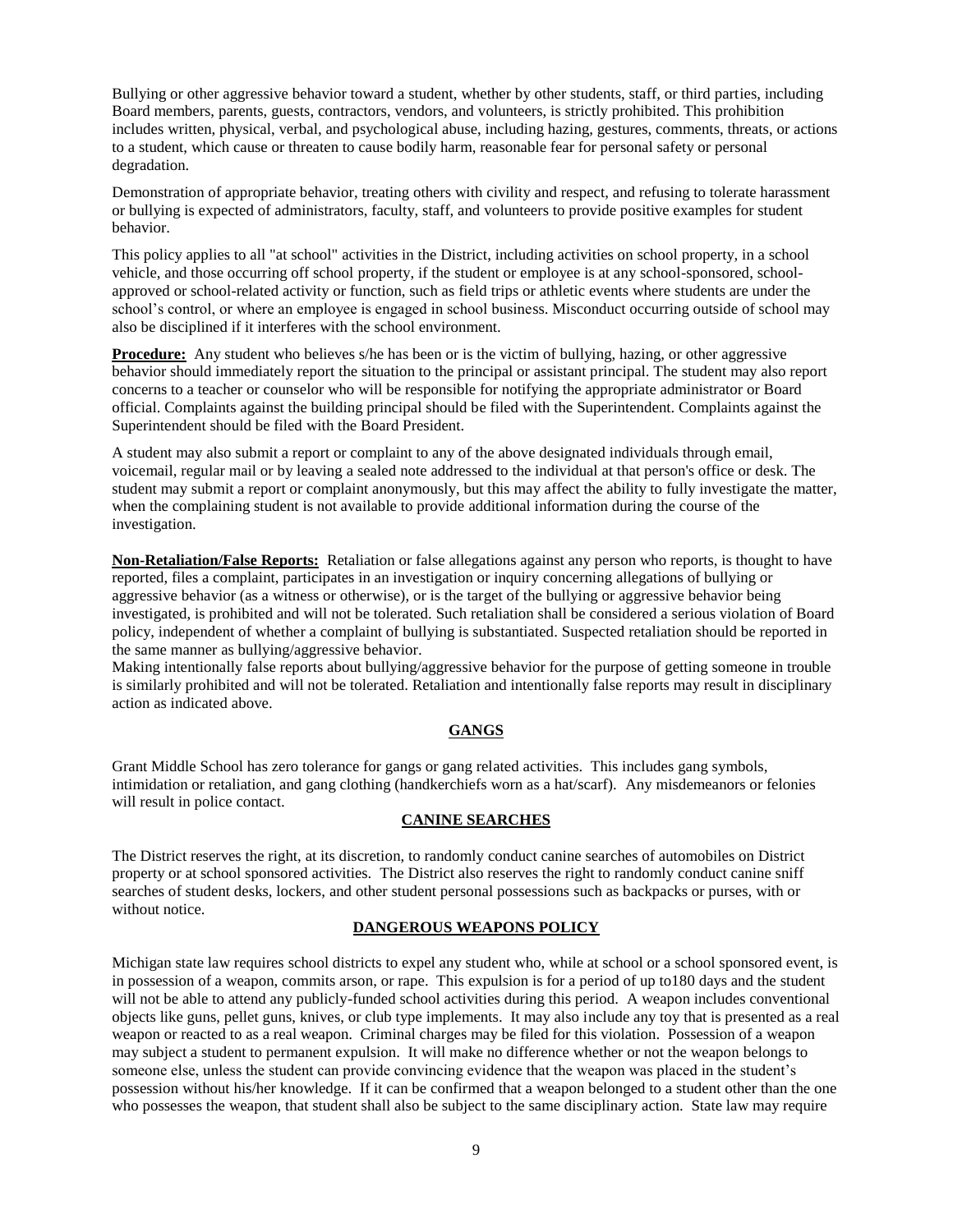that a student be expelled from school for a period of up to 180 days if he/she brings onto or has in his/her possession on school property or at a school-related activity any of the following:

- 1. Any explosives, incendiary, or poison gas including bombs, grenades, rockets, missiles, mines, or devices that can be converted into such a destructive item.
- 2. Any cutting instrument consisting of a sharp blade over three (3) inches long fastened to a handle.
- 3. Any similar object that is intended to invoke bodily harm or fear of bodily harm.

## **USE OF AN OBJECT AS A WEAPON**

Any object that is used to threaten, harm, or harass another may be considered a weapon. This includes, but is not limited to padlocks, pens, pencils, laser pointers, etc. Intentional injury to another can be a felony and/or cause for civil action. This action may subject the student to expulsion.

## **DISCIPLINE**

The discipline of Grant Middle School is designed to motivate students to make better choices and decisions in the future. If it becomes apparent that one mode of discipline is not effective, alternative plans may be implemented. Our discipline philosophy is based on three general goals for the building. They are:

1. To provide an effective learning environment for all students at Grant Middle School.

2. To provide our students with a safe learning environment.

3. To have students show respect for school property, student property, and all people at Grant Middle School.

With changing trends in fads and items available on the market, it would be impossible for the administration of this school to list every potential problem that could surface at the school. In cases that for some reason are not listed in the discipline code, where behavior is disruptive to the normal school day or endangers the health, safety, and welfare of students, please be assured that discipline will be reasonable and just to correct the behavior.

#### **We will use Student Ownership (SO) for displaying the following behaviors:**

| <b>Infraction</b>   | 1 <sup>st</sup> Offense | 2 <sup>nd</sup> Offense              |
|---------------------|-------------------------|--------------------------------------|
| Dishonesty          |                         |                                      |
| Disrespectful       |                         |                                      |
| Disruption of Class | Student                 | Student                              |
|                     | Ownership               | Ownership                            |
| Inappropriate       |                         |                                      |
| Comments/           | <b>Ouestions Asked</b>  | questions asked.                     |
| Gestures (Not at    |                         | Student goes to                      |
| harassment          |                         | Student                              |
| level)              |                         | Ownership and<br>fills out a plan to |
| Minor infractions   |                         | be negotiated with                   |
| (running,           |                         | student and                          |
| horseplay, PDA,     |                         | teacher.                             |
| hallway behavior,   |                         |                                      |
| $etc.$ )            |                         |                                      |
|                     |                         |                                      |
| Playground          |                         |                                      |
| misbehavior         |                         |                                      |

**If a student disrupts during the SO process, they will be sent to the In School Suspension room (ISS), a room separate from the SO room. If a student is disruptive in the ISS room, a 1-3 day suspension will be applied and a mandatory parent meeting will take place before the student may return to school.**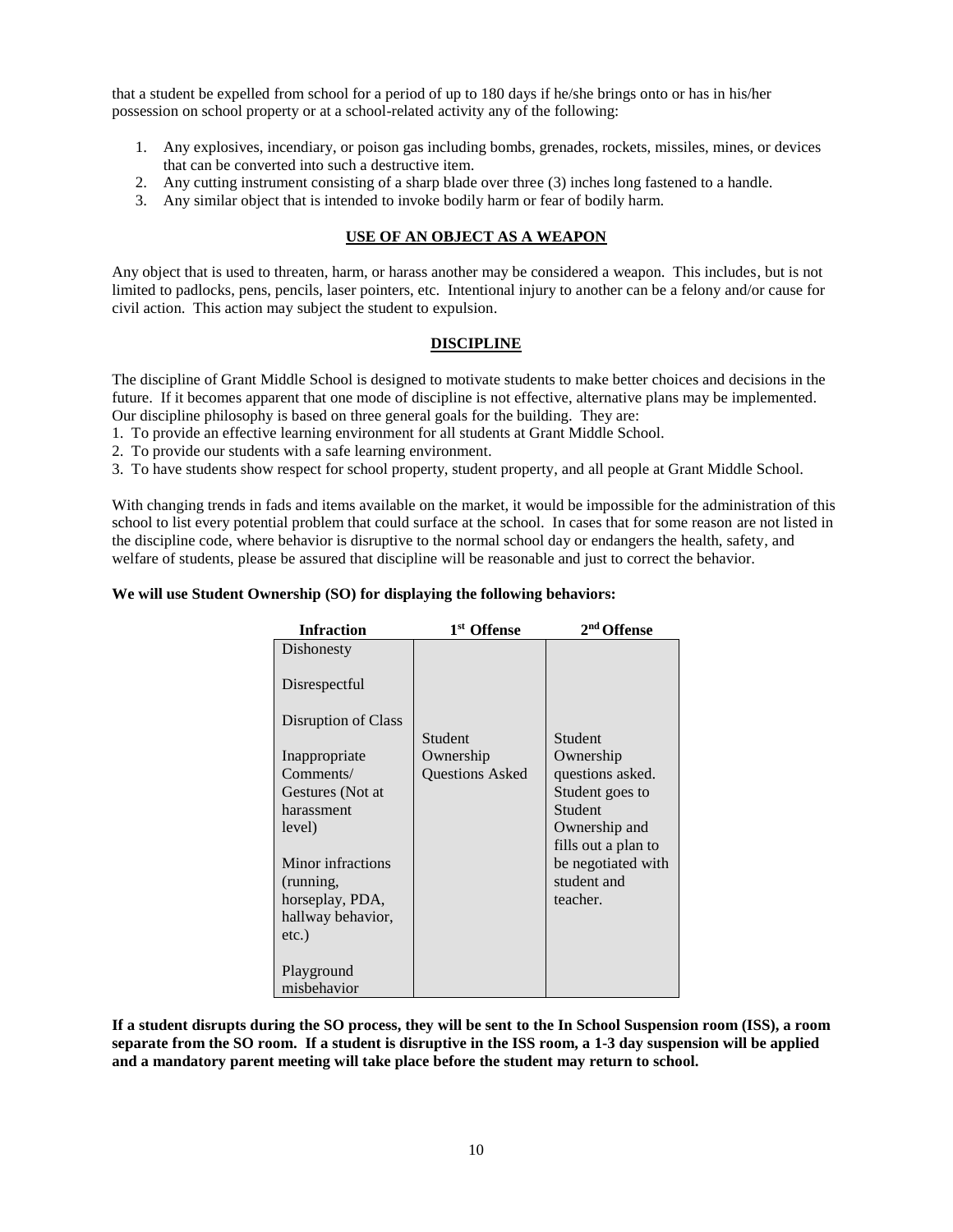## **STUDENT DISCIPLINE CODE OF CONDUCT**

The Grant Board of Education does hereby establish the following categories of misbehavior that may result in suspension or expulsion from school of any student regardless of age, under its jurisdiction. The student may be referred to the school counseling department for referral to an appropriate support agency. This list is offered as an example of unacceptable behaviors (but is not limited to), and it is not intended to be all-inclusive. These policies are applicable to all school-related activities and apply while the student is on school property, before or after school, and/or en route to and from school on district provided transportation.

The disciplinary action identified for the various type of unacceptable behavior enumerated in the student disciplinary code of conduct, states the **minimal** disciplinary action. The school district reserves the right and discretion to impose more severe disciplinary action, up to and including expulsion for unacceptable behavior regardless of whether it is the first offense. Additionally, when appropriate, school administration reserves the right to deny any student that receives disciplinary action the privilege of attending social activities such as dances, athletic contests, etc.

| <b>BEHAVIOR</b>                                                                                                      | 1 <sup>ST</sup> OFFENSE                                                                                                                                                    | 2 <sup>ND</sup> OFFENSE                                                                                                                                                                                                  | $3RD$ OFFENSE +                                                                                                                             |
|----------------------------------------------------------------------------------------------------------------------|----------------------------------------------------------------------------------------------------------------------------------------------------------------------------|--------------------------------------------------------------------------------------------------------------------------------------------------------------------------------------------------------------------------|---------------------------------------------------------------------------------------------------------------------------------------------|
| Academic Misconduct                                                                                                  | Referral to Principal,<br>Loss of credit for a<br>particular assignment<br>or test, copy of<br>referral in file while<br>in attendance at the<br>M.S., parent<br>contacted | Referral to Principal,<br>Loss of credit for a<br>particular assignment<br>and/or lowering of one<br>letter grade for the<br>marking period and<br>student/teacher/<br>administration<br>conference,<br>parent contacted |                                                                                                                                             |
| Assault                                                                                                              | 1-3 Day Suspension                                                                                                                                                         | 3-5 Days Suspension                                                                                                                                                                                                      | 5-10 Days<br>Suspension<br>Possible Expulsion                                                                                               |
| <b>Bus Safety Issue</b>                                                                                              | 1 Day Bus<br>Suspension                                                                                                                                                    | 2 Days Bus Suspension                                                                                                                                                                                                    | 3 Days Bus<br>Suspension                                                                                                                    |
| Computer/Cell Phone<br>Misbehaviors including<br>Computer Piracy/<br>Vandalism/-<br>Inappropriate Use of<br>Internet | Notify Parent, Loss<br>of Computer/Cell<br>Phone Usage, 1-5<br>days Suspension                                                                                             | Notify Parent, Loss of<br>Computer/<br>Cell Phone Usage, 3-10<br>days Suspension                                                                                                                                         | Notify Parent, Loss<br>of Computer Usage/<br>Cell Phone, 5-10<br>Days Suspension                                                            |
| Defiance of Authority                                                                                                | 1-3 Days Suspension                                                                                                                                                        | 3-5 Days Suspension                                                                                                                                                                                                      | 5-10 Days<br>Suspension                                                                                                                     |
| <b>Dress Code Violation</b>                                                                                          | Warning,<br>opportunity to<br>change                                                                                                                                       | Possible ISS, parent<br>notification,<br>opportunity to change                                                                                                                                                           | Possible Out of<br>School suspension,<br>opportunity to<br>change                                                                           |
| Extortion                                                                                                            | 5 Days Suspension                                                                                                                                                          | 7 Days Suspension                                                                                                                                                                                                        | 10 Days<br>Suspension                                                                                                                       |
| Electronic Devices/Cell<br>phones/Cameras                                                                            | Device will be<br>confiscated and<br>returned after school                                                                                                                 | Parent/guardian contact,<br>device returned only to<br>parent/guardian                                                                                                                                                   | Parent/guardian<br>contact,<br><b>Lunch Detention</b><br>and/or After School<br>Detention.<br>device returned to<br>parent/guardian<br>only |
| Fighting                                                                                                             | 1-5 Days Suspension                                                                                                                                                        | 3-10 Days Suspension                                                                                                                                                                                                     | 5-10 Days<br>Suspension,                                                                                                                    |

## **DISCIPLINE PLAN**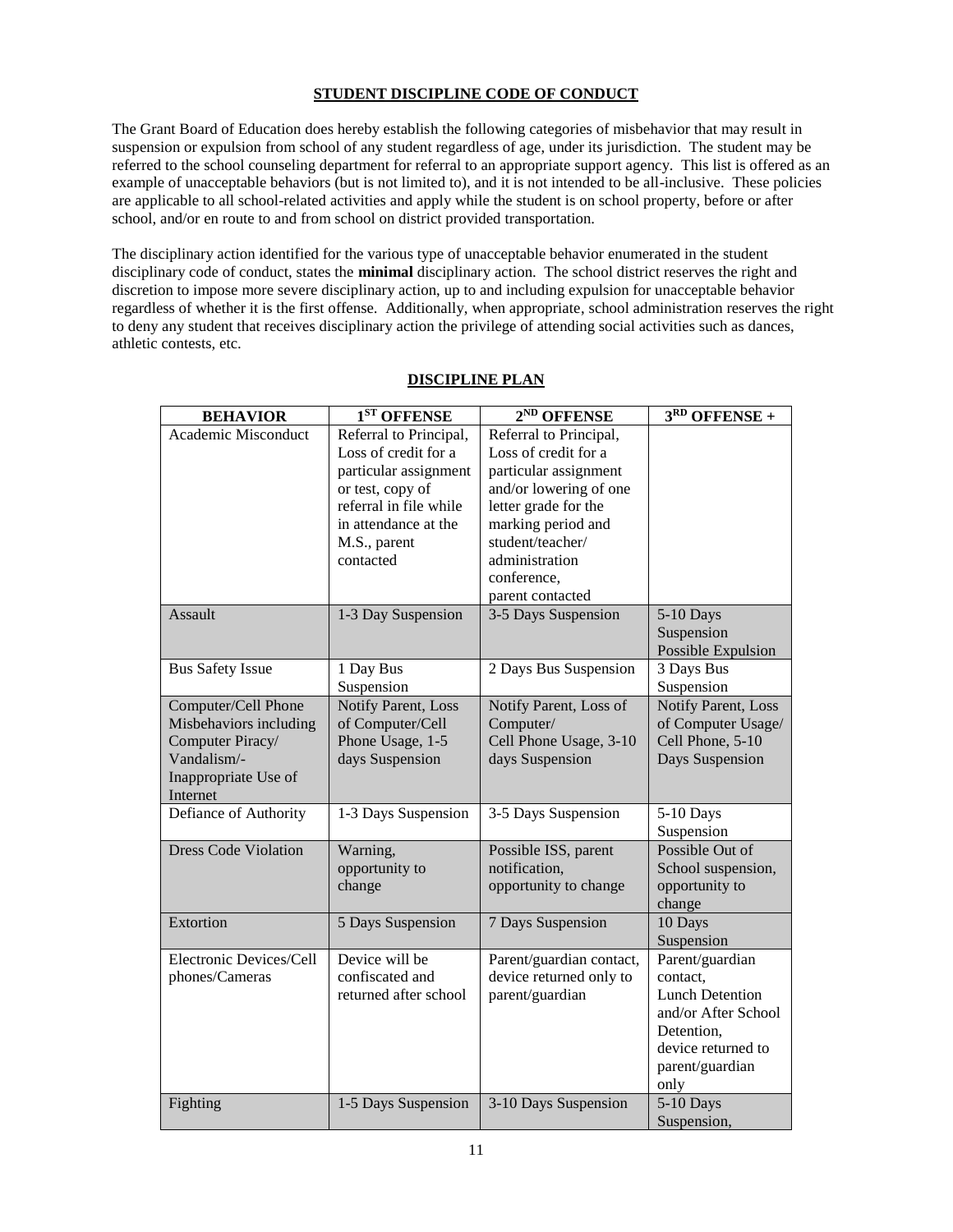|                                                                                                                        |                                                                                                             |                                                                                                          | Possible expulsion                                                                                                                    |
|------------------------------------------------------------------------------------------------------------------------|-------------------------------------------------------------------------------------------------------------|----------------------------------------------------------------------------------------------------------|---------------------------------------------------------------------------------------------------------------------------------------|
| Gang/Threat Violence                                                                                                   | 5 Days Suspension                                                                                           | 10 Days Suspension                                                                                       | <b>Board Referral</b>                                                                                                                 |
| Gross                                                                                                                  | 1-3 Days Suspension                                                                                         | 3-5 Days Suspension                                                                                      | 5-10 Days                                                                                                                             |
| Defiance/Disrespect                                                                                                    |                                                                                                             |                                                                                                          | Suspension                                                                                                                            |
| Harassment (includes<br>pantsing and threats to<br>others, teasing-sexual,<br>racial, gender, etc.)<br>and/or Bullying | 1-3 Days<br>Suspension,<br>Student will meet<br>with counselor for all<br>harassment/bullying<br>incidents. | 3-5 Days Suspension,<br>Student will meet with<br>counselor for all<br>harassment/bullying<br>incidents. | 5-10 Days<br>Suspension,<br>Possible expulsion<br>Student will meet<br>with counselor for<br>all<br>harassment/bullying<br>incidents. |
| <b>Destruction of School</b>                                                                                           | 1 Day Suspension,                                                                                           | 1-3 Days Suspension,                                                                                     | 5 Days Suspension,                                                                                                                    |
| Property                                                                                                               | financial restitution                                                                                       | financial restitution                                                                                    | financial restitution                                                                                                                 |
| <b>Sexual Acts</b>                                                                                                     | 10 Day Suspension<br>Possible Expulsion                                                                     |                                                                                                          | Police may be<br>contacted                                                                                                            |
| <b>Physical Contact</b><br>(Not at assault level)                                                                      | 1 Day Suspension                                                                                            | 2 Days Suspension                                                                                        | 3 Days Suspension                                                                                                                     |
| Possession or use of<br>Drugs/Alcohol/<br>Look-alike drugs                                                             | approved counseling                                                                                         | 10 Days Suspension, possible expulsion, police referral, and school                                      |                                                                                                                                       |
| Profanity/obscenity                                                                                                    | Detention/ 1-3 Day<br>Suspension                                                                            | 1-3 Days Suspension                                                                                      | 1-5 Days<br>Suspension                                                                                                                |
| Reckless endangerment                                                                                                  | 1-5 Days                                                                                                    | 7 Days Suspension,                                                                                       | 10 Days                                                                                                                               |
| (includes knives under                                                                                                 | Suspension,                                                                                                 | Police contacted                                                                                         | Suspension, Police                                                                                                                    |
| 3 inches long)                                                                                                         | Police contacted                                                                                            |                                                                                                          | contacted                                                                                                                             |
| Selling/Distributing<br>Drugs/Alcohol/Look-<br>alike drugs and/or any<br>banned substance                              |                                                                                                             | 10 Days Suspension, recommendation for expulsion                                                         |                                                                                                                                       |
| <b>Skipping School</b>                                                                                                 | Detention                                                                                                   | 1 Day Suspension                                                                                         | 1-3 Days<br>Suspension                                                                                                                |
| Theft under \$100.00                                                                                                   | 1-2 Days<br>Suspension, and/or<br>restitution                                                               | 1-3 Days Suspension,<br>and/or restitution                                                               | 3-5 Days<br>Suspension, and/or<br>restitution                                                                                         |
| Theft over \$100.00                                                                                                    | 1-3 Days<br>Suspension, and/or<br>restitution                                                               | 3-5 Days Suspension,<br>and/or restitution                                                               | 5-10 Days<br>Suspension, and/or<br>restitution                                                                                        |
| Threats or aggression<br>toward staff (includes<br>profanity towards staff<br>member)                                  | 1-5 Days Suspension                                                                                         | 5-10 Days Suspension                                                                                     | Expulsion                                                                                                                             |
| Tobacco/Vapor<br>producing paraphernalia<br>possession and/or use                                                      | 3 Days Suspension,<br>police referral                                                                       | 5 Days Suspension,<br>police referral                                                                    | 10 Days<br>Suspension, police<br>referral                                                                                             |
| <b>Unbecoming Conduct</b>                                                                                              | 1-5 Days<br>Suspension, police<br>contacted                                                                 | 10 Days Suspension<br>(reduced to 7 with<br>counseling), police<br>contacted                             | 10 Days<br>Suspension, Board<br>referral                                                                                              |
| Vandalism/Destruction<br>of Property                                                                                   | Discipline and restitution for damages made                                                                 |                                                                                                          |                                                                                                                                       |

## **PERSISTENT DISOBEDIENCE**

Persistent disobedience is defined as the act of disregarding the expectations of the Student Handbook multiple times during the course of the school year, based on analysis of the offenses. Any student guilty of persistent disobedience may be suspended by the administrator up to 10 days and may be recommended for expulsion.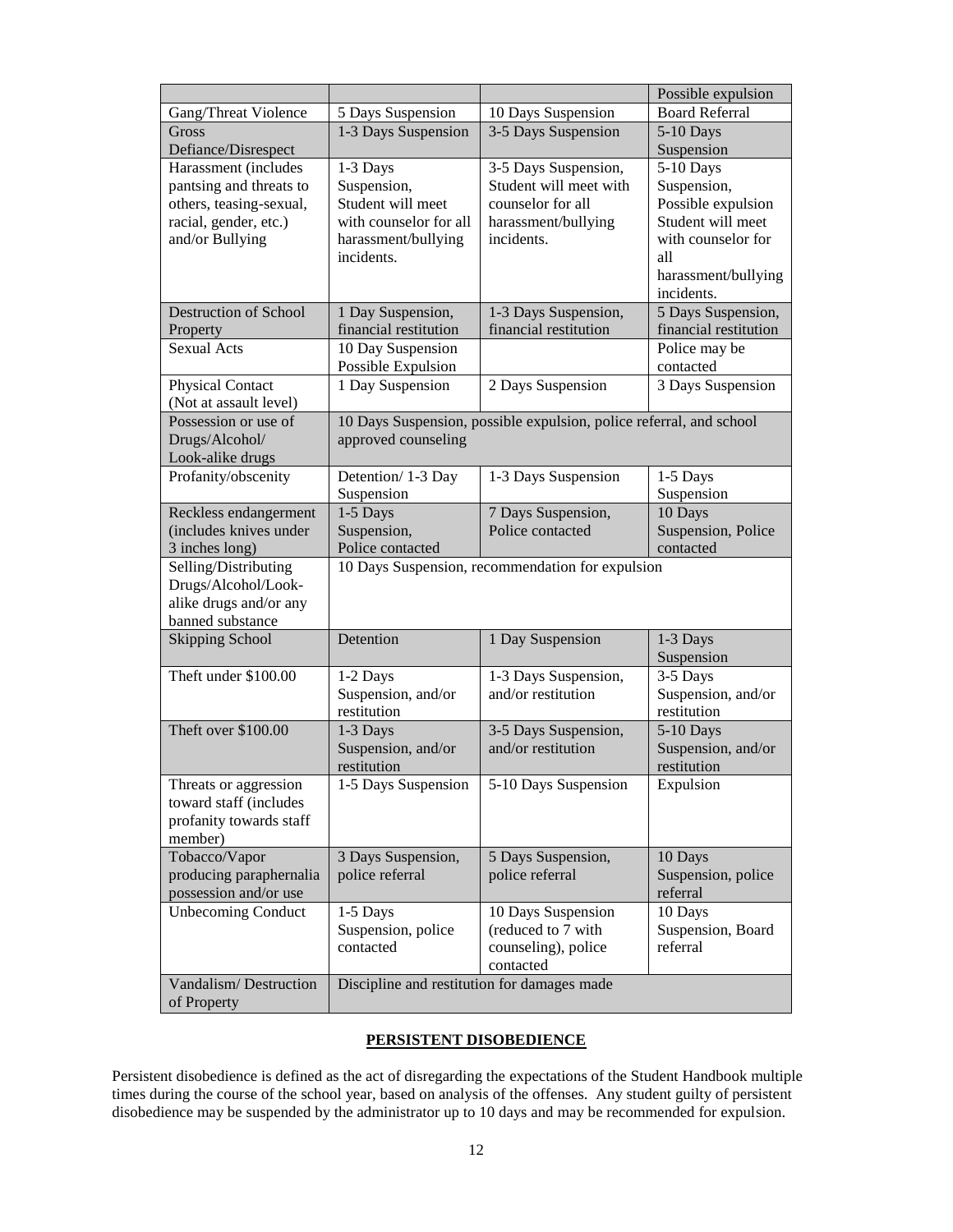## **\*\*ALL DAYS OF SUSPENSION WILL BE SCHOOL DAYS\*\***

## **Meaning: If a scheduled school day is cancelled for any reason, and that day was scheduled to be a day of suspension for a student, the next scheduled school day will be applied to the suspension.**

## **IN-SCHOOL SUSPENSION**

In certain scenarios, ISS may be used as a form of discipline. An In-School Suspension will be used as part of the disciplinary action to help students modify unacceptable behavior(s) when it appears other measures are ineffective. Exclusion from school related activities would occur for any day that a student has served ISS in part or in full. Failure to follow the In-School Suspension rules, including unproductive behavior regarding assignments, will result in a 1-3 day Out-of-School Suspension.Parents will be notified prior to the day students are serving this suspension. During the in-school suspension, the following rules will be observed:

1. Report to the office on the assigned day, and then proceed to the In-School room.

- 2. Students will be allowed two restroom breaks.
- 3. Work assigned must be completed by the end of the day.

## **BUS DISCIPLINE POLICY**

**PURPOSE:** Our goal is to provide students a safe ride to school. Sometimes disciplinary steps are needed to ensure that a safe ride occurs for all students.

## **Disciplinary Steps**

Step 1. The bus driver will talk to the student; contact parent by phone; log the call and file paper work with transportation supervisor.

Step 2. The driver will provide a written bus discipline notice to the transportation supervisor. The supervisor will contact parent; administer discipline; contact the building administrator if necessary; log discipline in student's file. In addition, students may be asked to complete a responsibility plan and negotiate with bus driver.

Step 3. The driver will provide a written bus discipline notice to the transportation supervisor. The supervisor will contact parent; administer a minimum 3-day bus suspension; the student is suspended from the bus until parent contact is made.

Step 4. The driver will provide a written discipline notice to the transportation supervisor. The supervisor will suspend the student from the bus indefinitely; the supervisor will contact the parent for a conference.

A violation of individual driver rules such as no eating, no radios, etc. is a minor infraction. Sometimes drivers may use incentives for students. Violations that occur in the last few days of school may be brought forward to the following school year. All school rules apply both on the bus and in school.

The bus driver at all times is in charge of the bus and its occupants. This includes students being transported to and from school, sports events, field trips, etc. Being transported in school vehicles is a privilege, not a right.

Students need to be aware that back packs, carry on articles, coats, etc. are subject to search if there is reason to believe that a school rule, policy, or law has been broken.

## **FAMILY EDUCATIONAL RIGHTS AND PRIVACY ACT**

The Family Educational Rights and Privacy Act (FERPA) (20 U.S.C. § 1232g; 34 CFR Part 99) is a Federal law that protects the privacy of student education records. The law applies to all schools that receive funds under an applicable program of the U.S. Department of Education. FERPA gives parents certain rights with respect to their children's education records. These rights transfer to the student when he or she reaches the age of 18 or attends a school beyond the high school level. Students to whom the rights have transferred are "eligible students."